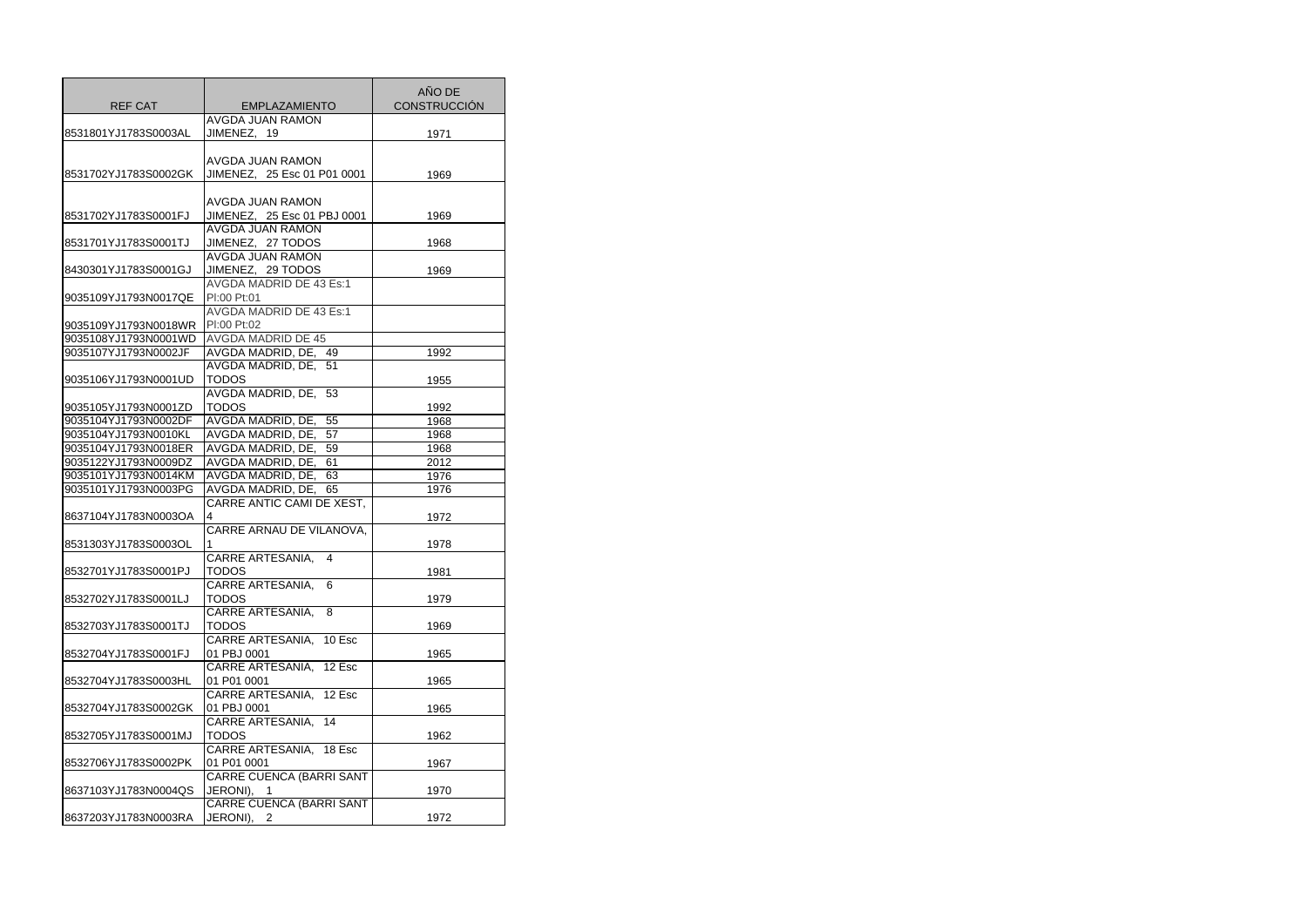|                      |                                          | <b>AÑO DE</b>       |
|----------------------|------------------------------------------|---------------------|
| <b>REF CAT</b>       | <b>EMPLAZAMIENTO</b>                     | <b>CONSTRUCCIÓN</b> |
|                      | CARRE CUENCA (BARRI SANT                 |                     |
| 8637103YJ1783N0017AX | JERONI), 3                               | 1970                |
|                      | <b>CARRE CUENCA (BARRI SANT</b>          |                     |
| 8637204YJ1783N0003DA | JERONI), 4                               | 1969                |
|                      | <b>CARRE CUENCA (BARRI SANT</b>          |                     |
| 8637102YJ1783N0004GS | JERONI), 5                               | 1970                |
|                      | <b>CARRE CUENCA (BARRI SANT</b>          |                     |
| 8637204YJ1783N0013BK | JERONI), 6                               | 1969                |
|                      |                                          |                     |
|                      | CARRE CUENCA (BARRI SANT                 |                     |
| 8637102YJ1783N0017WX | JERONI), 7 Esc 01 P01 0001               | 1970                |
|                      | <b>CARRE CUENCA (BARRI SANT</b>          |                     |
| 8637204YJ1783N0023RW | JERONI),<br>- 8                          | 1969                |
|                      | CARRE DOS DE MAIG,<br>$\mathbf{1}$       |                     |
| 8430332YJ1783S0001YJ | <b>TODOS</b>                             | 1960                |
|                      | <b>CARRE DOS DE MAIG,</b><br>3           |                     |
| 8430331YJ1783S0001BJ | <b>TODOS</b>                             | 1955                |
|                      | CARRE DOS DE MAIG,<br>5                  |                     |
| 8430330YJ1783S0001AJ | <b>TODOS</b>                             | 1960                |
|                      | CARRE DOS DE MAIG,<br>$\overline{7}$     |                     |
| 8430329YJ1783S0001YJ | <b>TODOS</b>                             | 1954                |
|                      | CARRE DOS DE MAIG,<br>9                  |                     |
| 8430328YJ1783S0001BJ | <b>TODOS</b>                             | 1997                |
|                      | CARRE DOS DE MAIG.<br>11                 |                     |
| 8430327YJ1783S0001AJ | <b>TODOS</b><br>CARRE DOS DE MAIG.<br>12 | 1970                |
| 8530106YJ1783S0001ZJ | TODOS                                    |                     |
|                      | CARRE DOS DE MAIG,<br>13                 | 1964                |
| 8430326YJ1783S0001WJ | <b>TODOS</b>                             | 1968                |
|                      | CARRE DOS DE MAIG,<br>$\overline{14}$    |                     |
| 8530107YJ1783S0001UJ | TODOS                                    | 1960                |
|                      | CARRE DOS DE MAIG,<br>15                 |                     |
| 8430325YJ1783S0001HJ | <b>TODOS</b>                             | 1964                |
|                      | CARRE DOS DE MAIG,<br>16                 |                     |
| 8530108YJ1783S0001HJ | <b>TODOS</b>                             | 1964                |
|                      | CARRE DOS DE MAIG,<br>17                 |                     |
| 8430324YJ1783S0001UJ | TODOS                                    | 1968                |
|                      | CARRE DOS DE MAIG,<br>19                 |                     |
| 8430323YJ1783S0001ZJ | TODOS                                    | 1969                |
|                      | CARRE DOS DE MAIG,<br>20                 |                     |
| 8530109YJ1783S0001WJ | <b>TODOS</b>                             | 1968                |
|                      | CARRE DOS DE MAIG,<br>21                 |                     |
| 8430322YJ1783S0001SJ | TODOS                                    | 1967                |
|                      | CARRE DOS DE MAIG, 22                    |                     |
| 8530110YJ1783S0001UJ | TODOS                                    | 1999                |
|                      | CARRE DOS DE MAIG, 24                    |                     |
| 8530111YJ1783S0001HJ | TODOS                                    | 1961                |
|                      | CARRE DOS DE MAIG, 25                    |                     |
| 8430321YJ1783S0001EJ | TODOS                                    | 1964                |
|                      | CARRE DOS DE MAIG, 26                    |                     |
| 8530112YJ1783S0001WJ | <b>TODOS</b>                             | 1962                |
|                      | CARRE DOS DE MAIG, 27                    |                     |
| 8430320YJ1783S0001JJ | <b>TODOS</b>                             | 1968                |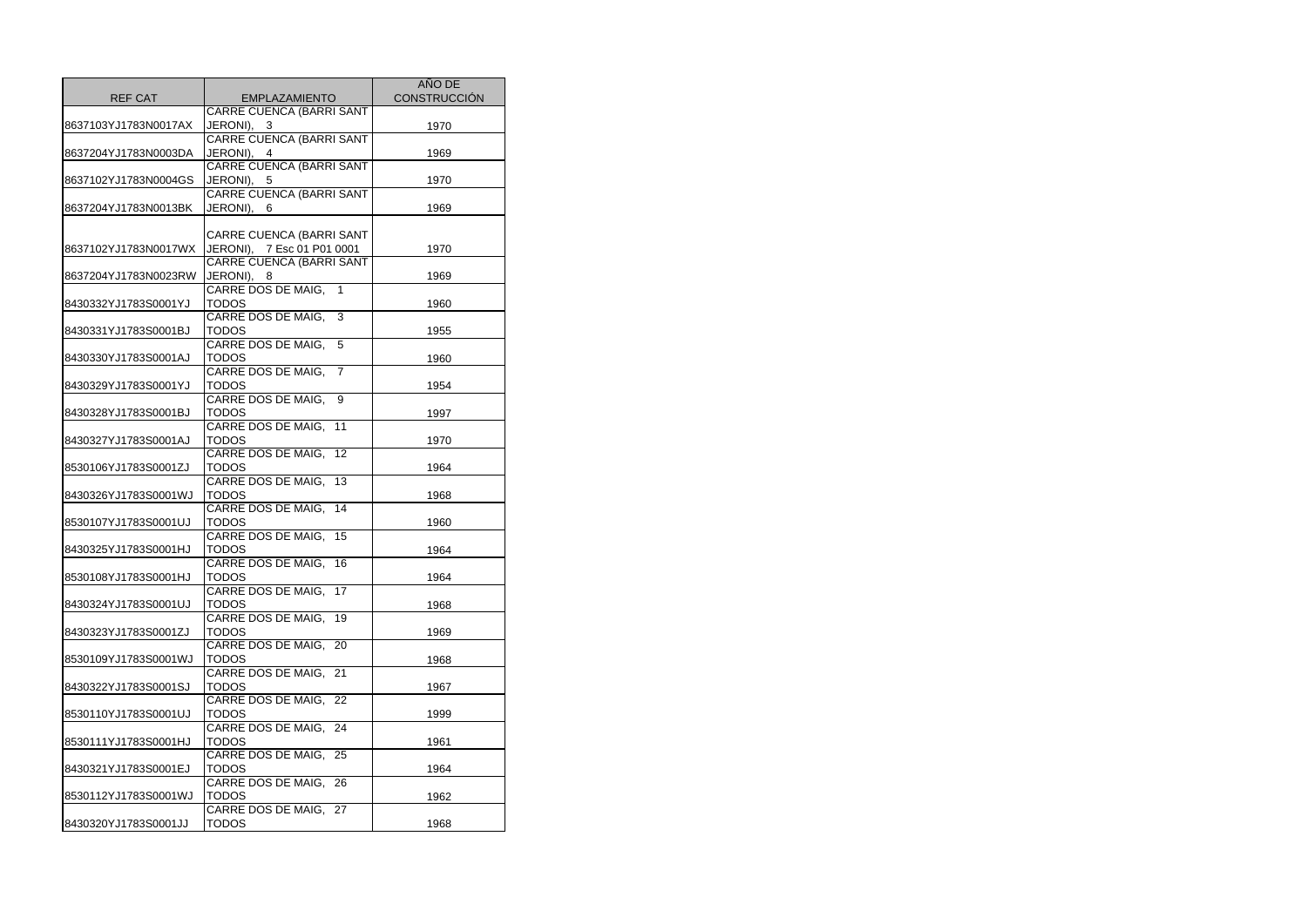|                      |                                                | AÑO DE              |
|----------------------|------------------------------------------------|---------------------|
| <b>REF CAT</b>       | <b>EMPLAZAMIENTO</b>                           | <b>CONSTRUCCIÓN</b> |
|                      | CARRE DOS DE MAIG, 28                          |                     |
| 8530113YJ1783S0001AJ | <b>TODOS</b>                                   | 1962                |
|                      | CARRE DOS DE MAIG, 29                          |                     |
| 8430319YJ1783S0001SJ | <b>TODOS</b>                                   | 1960                |
|                      | CARRE DOS DE MAIG, 30                          |                     |
| 8530114YJ1783S0001BJ | <b>TODOS</b>                                   | 1960                |
|                      | CARRE DOS DE MAIG, 31                          |                     |
| 8430318YJ1783S0001EJ | TODOS                                          | 1965                |
|                      | CARRE DOS DE MAIG, 32                          |                     |
| 8530115YJ1783S0001YJ | TODOS                                          | 1960                |
|                      | CARRE INDUSTRIA, DE LA,<br>10l                 |                     |
| 8630805YJ1783S0001OJ | TODOS                                          | 1990                |
|                      | CARRE INDUSTRIA, DE LA,<br>10                  |                     |
| 8630824YJ1783S0001AJ | TODOS                                          | 1990                |
|                      | CARRE INDUSTRIA, DE LA,<br>14                  |                     |
| 8630806YJ1783S0001KJ | <b>TODOS</b>                                   | 1977                |
|                      | CARRE INDUSTRIA, DE LA, 16                     |                     |
| 8630807YJ1783S0001RJ | <b>TODOS</b>                                   | 1965                |
| 8630716YJ1783S0003PL | CL INDUSTRIA DE LA, 20                         | 1977                |
|                      | CARRE ISABEL DE VILLENA,                       |                     |
| 9035813YJ1793N0001WD | 2 TODOS                                        | 1967                |
|                      | CARRE ISABEL DE VILLENA,                       |                     |
| 9035814YJ1793N0001AD | 4 TODOS                                        | 1967                |
|                      | <b>CARRE JORGE GUILLEN,</b><br>3               |                     |
| 8531728YJ1783S0001PJ | TODOS                                          | 2007                |
|                      | CARRE JORGE GUILLEN,<br>4                      |                     |
| 8430302YJ1783S0001QJ | TODOS                                          | 1978                |
|                      | <b>CARRE JORGE GUILLEN,</b><br>6               |                     |
| 8430303YJ1783S0001PJ | TODOS                                          | 1978                |
|                      | CARRE JORGE GUILLEN,<br>$\overline{7}$         |                     |
| 8531725YJ1783S0001YJ | <b>TODOS</b>                                   | 1978                |
|                      | CARRE JORGE GUILLEN,<br>8                      |                     |
| 8430304YJ1783S0001LJ | <b>TODOS</b>                                   | 1973                |
|                      | <b>CARRE JORGE GUILLEN,</b><br>9               |                     |
| 8531724YJ1783S0001BJ | <b>TODOS</b>                                   | 1958                |
|                      | <b>CARRE JORGE GUILLEN,</b><br>10              |                     |
| 8430305YJ1783S0001TJ | <b>TODOS</b>                                   | 1979                |
|                      | CARRE JORGE GUILLEN,<br>11                     |                     |
| 8531723YJ1783S0001AJ | <b>TODOS</b>                                   | 1967                |
|                      | <b>CARRE JORGE GUILLEN,</b><br>12              |                     |
| 8430306YJ1783S0001FJ | <b>TODOS</b>                                   | 1978                |
|                      | <b>CARRE JORGE GUILLEN.</b><br>13              |                     |
| 8531722YJ1783S0001WJ | <b>TODOS</b>                                   | 1966                |
|                      | CARRE JORGE GUILLEN,<br>14                     |                     |
| 8430307YJ1783S0001MJ | <b>TODOS</b>                                   | 1972                |
|                      | CARRE JORGE GUILLEN,<br>15                     |                     |
| 8531721YJ1783S0002JK | Esc 01 P01 0001                                | 1965                |
|                      | <b>CARRE JORGE GUILLEN,</b><br>$\overline{15}$ |                     |
| 8531721YJ1783S0001HJ | Esc 01 PBJ 0001                                | 1965                |
|                      | CARRE JORGE GUILLEN,<br>16                     |                     |
| 8430308YJ1783S0001OJ | TODOS                                          | 1969                |
|                      | CARRE JORGE GUILLEN,<br>$\overline{17}$        |                     |
| 8531720YJ1783S0001UJ | <b>TODOS</b>                                   | 1969                |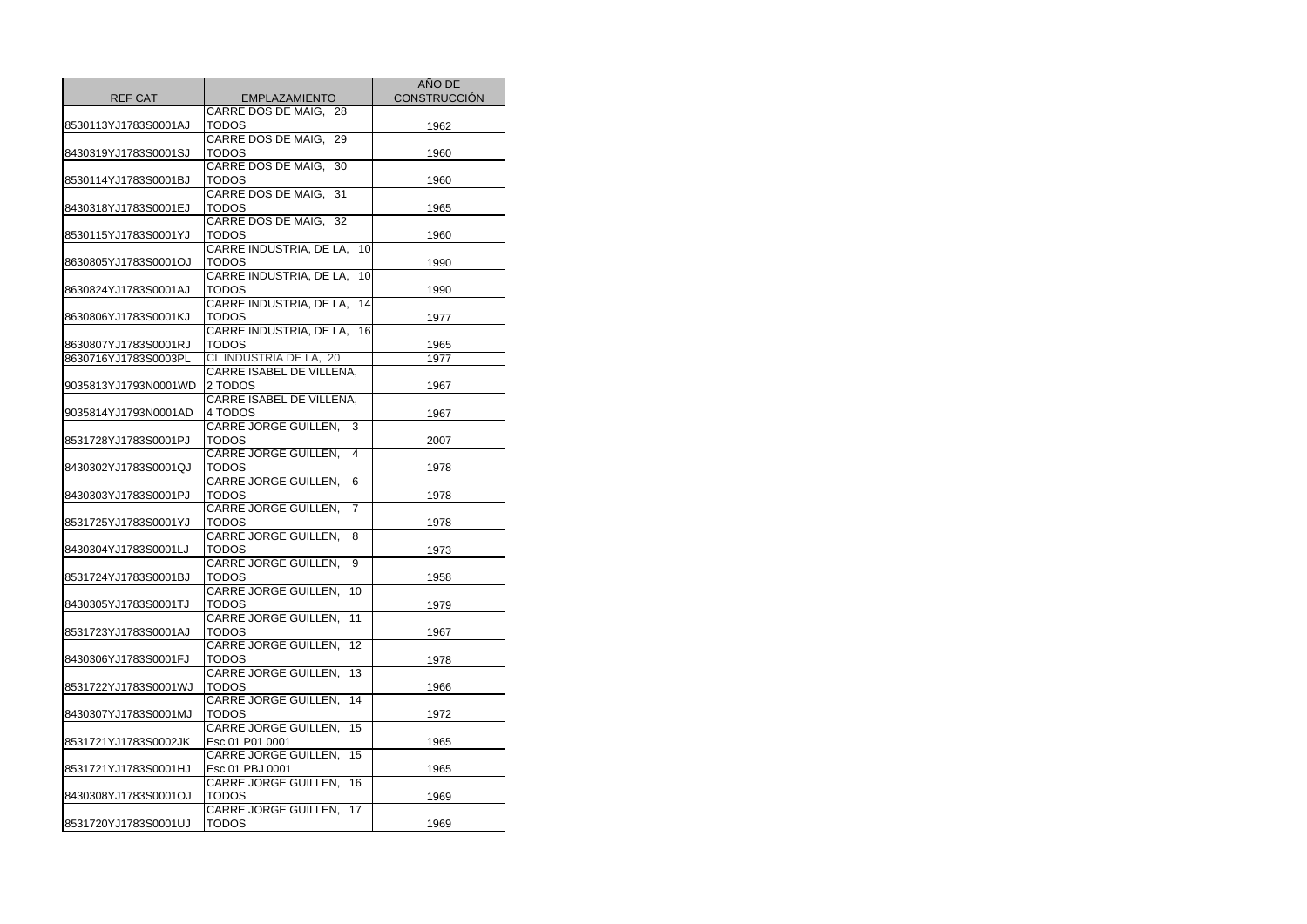|                      |                                              | AÑO DE              |
|----------------------|----------------------------------------------|---------------------|
| <b>REF CAT</b>       | <b>EMPLAZAMIENTO</b>                         | <b>CONSTRUCCIÓN</b> |
|                      | CARRE JORGE GUILLEN,<br>18                   |                     |
| 8430309YJ1783S0001KJ | TODOS                                        | 1967                |
|                      | <b>CARRE JORGE GUILLEN,</b><br>19            |                     |
| 8531719YJ1783S0001WJ | <b>TODOS</b>                                 | 1959                |
|                      | CARRE JORGE GUILLEN,<br>20                   |                     |
| 8430310YJ1783S0001MJ | <b>TODOS</b>                                 | 1969                |
|                      | <b>CARRE JORGE GUILLEN,</b><br>21            |                     |
| 8531718YJ1783S0002JK | Esc 01 P01 0001                              | 1966                |
|                      | <b>CARRE JORGE GUILLEN,</b><br>21            |                     |
| 8531718YJ1783S0001HJ | Esc 01 PBJ 0001                              | 1966                |
|                      | CARRE JORGE GUILLEN,<br>22                   |                     |
| 8430311YJ1783S0001OJ | TODOS                                        | 1968                |
|                      | <b>CARRE JORGE GUILLEN,</b><br>23            |                     |
| 8531717YJ1783S0001UJ | TODOS                                        | 1972                |
|                      | CARRE JORGE GUILLEN,<br>24                   |                     |
| 8430312YJ1783S0001KJ | TODOS                                        | 1962                |
|                      | CARRE JORGE GUILLEN, 26                      |                     |
| 8430313YJ1783S0001RJ | <b>TODOS</b>                                 | 1959                |
|                      | CARRE JORGE GUILLEN,<br>28                   |                     |
| 8430314YJ1783S0001DJ | <b>TODOS</b>                                 | 1985                |
|                      | <b>CARRE JORGE GUILLEN,</b><br>30            |                     |
| 8430315YJ1783S0002MK | Esc 01 P01 0001                              | 1965                |
|                      | <b>CARRE JORGE GUILLEN,</b><br>30            |                     |
| 8430315YJ1783S0001XJ | Esc 01 PBJ 0001                              | 1965                |
|                      | CARRE JORGE GUILLEN,<br>32                   |                     |
| 8430316YJ1783S0001IJ | TODOS                                        | 2014                |
|                      | CARRE LA MOLINETA, 38                        |                     |
| 8630712YJ1783S0001KJ | <b>TODOS</b>                                 | 1977                |
|                      | CARRE LA MOLINETA, 33                        |                     |
| 8630818YJ1783S0001UJ | <b>TODOS</b>                                 | 1960                |
| 8637202YJ1783N0003KA | <b>CARRE MANUEL VILAR,</b><br>$\overline{7}$ | 1961                |
| 8637202YJ1783N0008MH | <b>CARRE MANUEL VILAR,</b><br>9              | 1961                |
| 8637202YJ1783N0015RB | CARRE MANUEL VILAR,<br>11                    | 1961                |
| 8637202YJ1783N0020YX | CARRE MANUEL VILAR,<br>$\overline{13}$       | 1961                |
|                      | CARRE MOLINETA, DE LA, 35                    |                     |
| 8630817YJ1783S0001ZJ | TODOS                                        | 1977                |
|                      | CARRE MOLINETA, DE LA, 37                    |                     |
| 8630825YJ1783S0002ZK | Esc 01 PBJ D                                 | 2006                |
|                      | CARRE MOLINETA, DE LA.<br>40                 |                     |
| 8630713YJ1783S0001RJ | TODOS                                        | 1977                |
|                      | CARRE MOLINETA, DE LA,<br>41                 |                     |
| 8630814YJ1783S0001JJ | TODOS                                        | 1965                |
|                      | CARRE MOLINETA, DE LA,<br>42                 |                     |
| 8630714YJ1783S0001DJ | <b>TODOS</b>                                 | 1997                |
|                      | CARRE MOLINETA, DE LA.<br>43                 |                     |
| 8630813YJ1783S0001IJ | TODOS                                        | 1963                |
|                      | CARRE MOLINETA, DE LA.<br>44                 |                     |
| 8630715YJ1783S0001XJ | TODOS                                        | 1930                |
|                      | CARRE MOLINETA, DE LA, 45                    |                     |
| 8630812YJ1783S0001XJ | TODOS                                        | 1967                |
|                      | <b>CARRE MOLINETA, DE LA,</b><br>47          |                     |
| 8630811YJ1783S0001DJ | TODOS                                        | 1963                |
|                      | CARRE MOLINETA, DE LA, 49                    |                     |
| 8630810YJ1783S0001RJ | <b>TODOS</b>                                 | 1960                |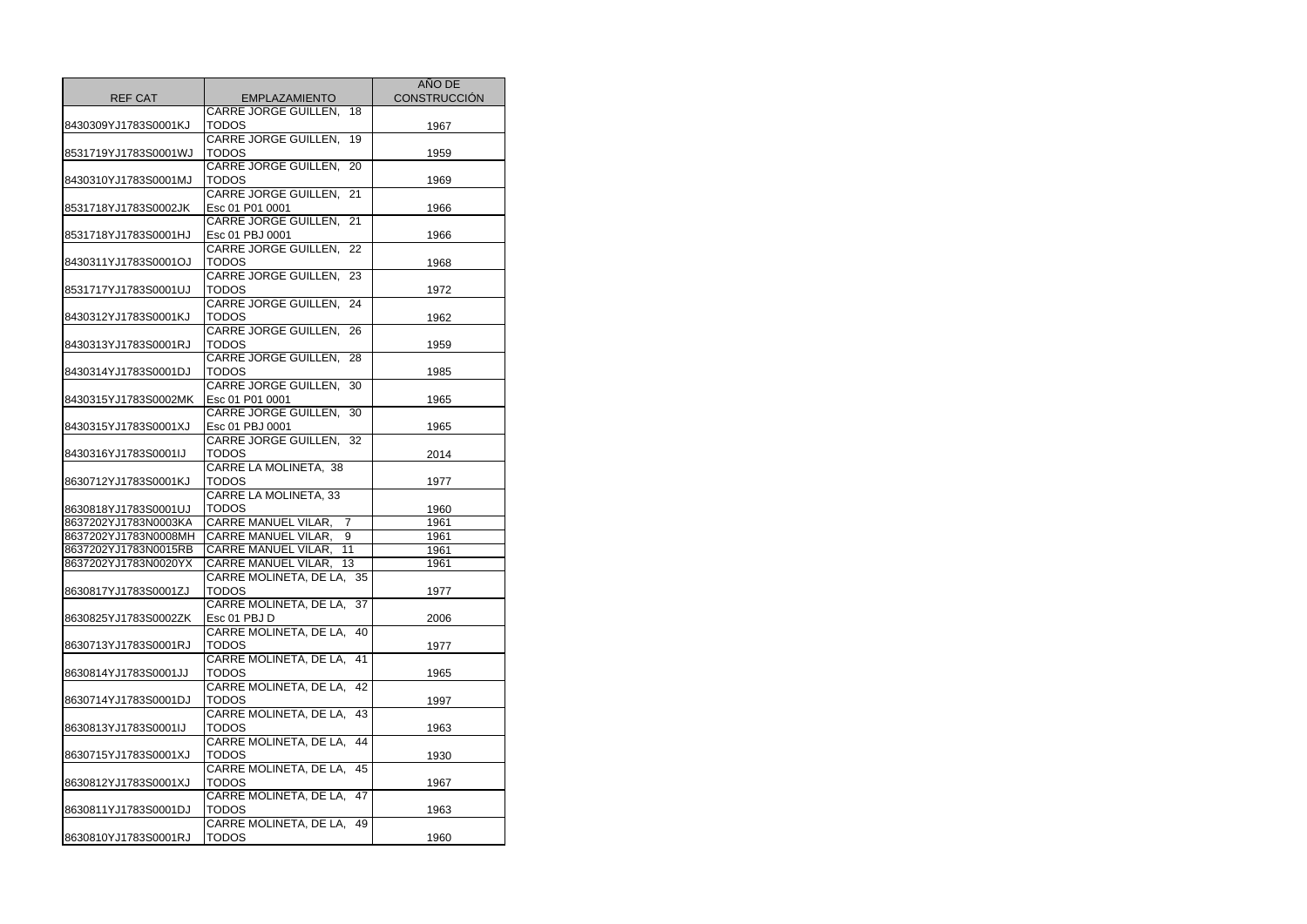|                                              |                                     | AÑO DE              |
|----------------------------------------------|-------------------------------------|---------------------|
| <b>REF CAT</b>                               | <b>EMPLAZAMIENTO</b>                | <b>CONSTRUCCIÓN</b> |
|                                              | CARRE MOLINETA, DE LA, 51           |                     |
| 8630809YJ1783S0001XJ                         | <b>TODOS</b>                        | 1963                |
|                                              | CARRE MOLINETA, DE LA, 53           |                     |
| 8630808YJ1783S0001DJ                         | <b>TODOS</b>                        | 1963                |
|                                              | CARRE NUEVA, 2 Esc 01 PBJ           |                     |
| 8532706YJ1783S0001OJ                         | 0001                                | 1967                |
| 8532707YJ1783S0001KJ                         | CARRE NUEVA, 4 TODOS                | 1964                |
|                                              | CARRE NUEVA,<br>5 Esc 01 PBJ        |                     |
| 8531303YJ1783S0021ZI                         | 0001                                | 1978                |
| 8532708YJ1783S0001RJ                         | CARRE NUEVA, 6 TODOS                | 1969                |
|                                              | CARRE NUEVA,<br>8 Esc 01 PBJ        |                     |
| 8532709YJ1783S0002FK                         | 0002                                | 1969                |
| 8531810YJ1783S0001JJ                         | CARRE NUEVA,<br>10 TODOS            | 1962                |
| 8531811YJ1783S0001EJ                         | CARRE NUEVA,<br>12 TODOS            | 1264                |
| 8630801YJ1783S0001LJ                         | <b>CARRE NUEVA,</b><br>13 TODOS     | 1991                |
| 8531812YJ1783S0001SJ                         | CARRE NUEVA,<br>14 TODOS            | 1963                |
| 8630821YJ1783S0001UJ                         | CARRE NUEVA,<br>15 TODOS            | 1991                |
| 8531813YJ1783S0001ZJ                         | <b>CARRE NUEVA,</b><br>16 TODOS     | 1969                |
| 8630822YJ1783S0001HJ                         | CARRE NUEVA,<br>17 TODOS            | 1991                |
| 8531716YJ1783S0001ZJ                         | CARRE NUEVA, 22 TODOS               | 1968                |
| 8430317YJ1783S0001JJ                         | CARRE NUEVA, 26 TODOS               | 2009                |
|                                              | CARRE SANT MIQUEL, 3 Esc            |                     |
| 9035810YJ1793N0003MG                         | 01 PBJ 0001                         | 1930                |
| 9035121YJ1793N0010WL                         | CARRE SANT MIQUEL,<br>4             |                     |
|                                              | 5                                   | 2005                |
|                                              | CARRE SANT MIQUEL,<br><b>TODOS</b>  |                     |
| 9035809YJ1793N0001HD<br>9035121YJ1793N0002BF | <b>CARRE SANT MIQUEL,</b><br>6      | 1967                |
|                                              |                                     | 2005                |
|                                              | CARRE SANT MIQUEL,<br>8             |                     |
| 9035113YJ1793N0001BD                         | TODOS<br>$\overline{11}$            | 1930                |
|                                              | <b>CARRE SANT MIQUEL,</b>           |                     |
| 9035808YJ1793N0001UD                         | <b>TODOS</b>                        | 1933                |
|                                              | <b>CARRE SANT MIQUEL,</b><br>12     |                     |
| 9035114YJ1793N0001YD                         | <b>TODOS</b>                        | 2001                |
|                                              | <b>CARRE SANT MIQUEL,</b><br>14 Esc |                     |
| 9035115YJ1793N0002HF                         | 01 P01 0001                         | 1980                |
|                                              | CARRE SANT MIQUEL, 14 Esc           |                     |
| 9035115YJ1793N0003JG                         | 01 P02 0002                         | 1980                |
|                                              | CARRE SANT MIQUEL, 14 Esc           |                     |
| 9035115YJ1793N0004KH                         | 01 P03 0003                         | 1980                |
|                                              | CARRE SANT MIQUEL, 14 Esc           |                     |
| 9035115YJ1793N0001GD                         | 01 PBJ 0001                         | 1980                |
|                                              | CARRE SANT MIQUEL,<br>16            |                     |
| 9035116YJ1793N0001QD                         | TODOS                               | 1953                |
|                                              | CARRE SANT MIQUEL, 20               |                     |
| 9035117YJ1793N0001PD                         | <b>TODOS</b>                        | 1991                |
| 9035109YJ1793N0001AD                         | CL SANT PERE, 2                     |                     |
| 9035121YJ1793N0018PR                         | CARRE SANT PERE,<br>4               | 2005                |
|                                              | CARRE SANT PERE,<br>6 Esc 01        |                     |
| 9035810YJ1793N0001ZD                         | P01 0001                            | 1930                |
|                                              | CARRE SANT PERE,<br>6 Esc 01        |                     |
| 9035810YJ1793N0002XF                         | P01 0002                            | 1930                |
|                                              | CARRE SANT PERE,<br>8               |                     |
| 9035811YJ1793N0001UD                         | <b>TODOS</b>                        | 1967                |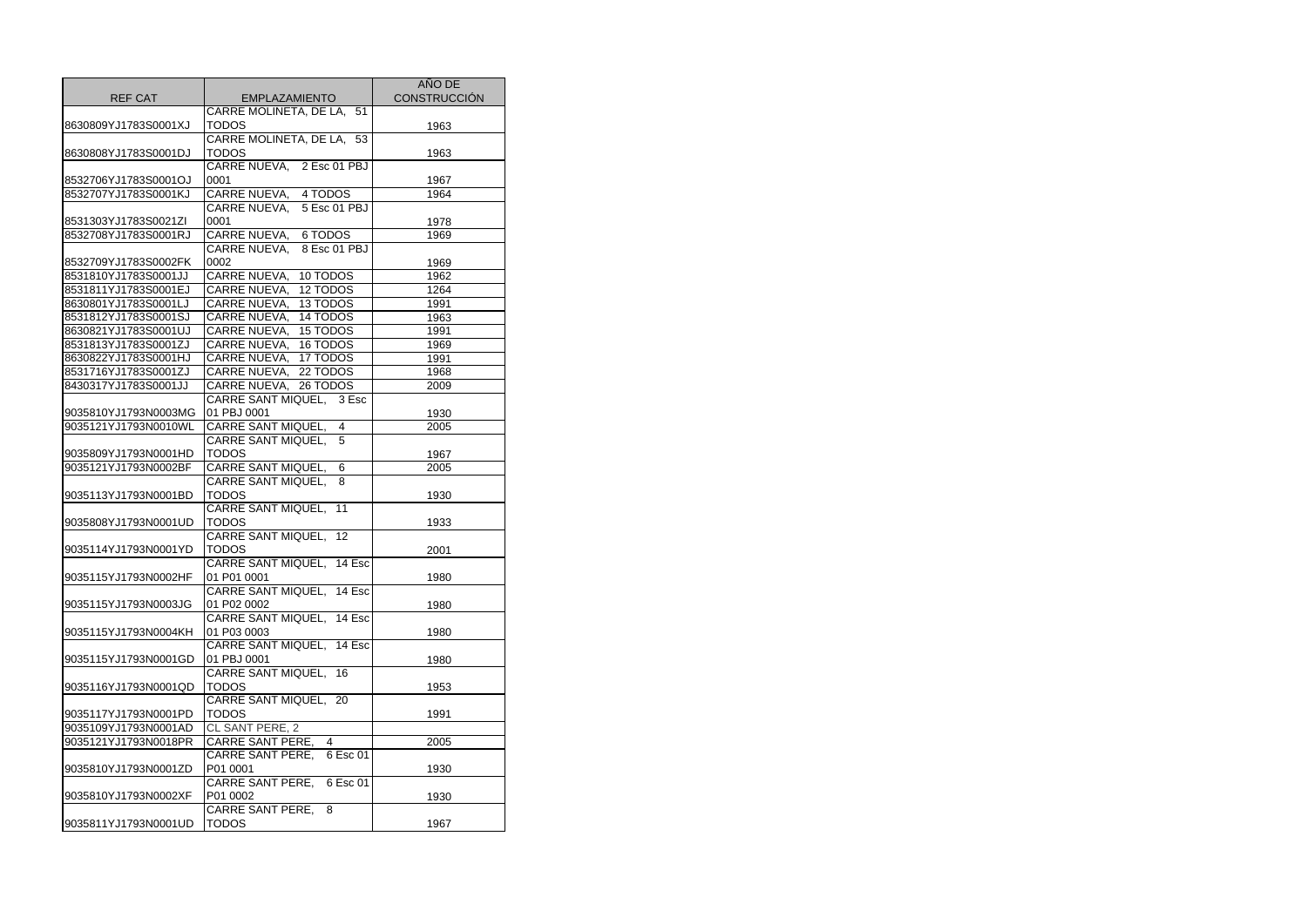| <b>REF CAT</b>                               | <b>EMPLAZAMIENTO</b>                      | <b>AÑO DE</b><br><b>CONSTRUCCIÓN</b> |
|----------------------------------------------|-------------------------------------------|--------------------------------------|
|                                              | CARRE SANT PERE,<br>8                     |                                      |
| 9035811YJ1793N0001UD                         | <b>TODOS</b>                              | 1967                                 |
|                                              | CARRE SANT PERE, 10D                      |                                      |
| 9035812YJ1793N0001HD                         | <b>TODOS</b>                              | 1967                                 |
|                                              |                                           |                                      |
| 8532715YJ1783S0001JJ                         | CARRE VALENCIA,<br>1 TODOS                | 1974                                 |
|                                              | <b>CARRE VALENCIA,</b><br>2 Esc 01        |                                      |
| 8531801YJ1783S0015BT<br>8532714YJ1783S0012HW | PBJ 0001<br>CARRE VALENCIA.<br>3          | 1971<br>1983                         |
|                                              |                                           |                                      |
| 8531802YJ1783S0001KJ                         | CARRE VALENCIA,<br>8 TODOS                | 1970                                 |
|                                              |                                           |                                      |
| 8532713YJ1783S0001XJ                         | CARRE VALENCIA,<br>9 TODOS                | 1960                                 |
|                                              |                                           |                                      |
| 8531803YJ1783S0001RJ                         | CARRE VALENCIA, 10 TODOS                  | 1970                                 |
|                                              | CARRE VALENCIA, 11 Esc 01                 |                                      |
| 8532712YJ1783S0002FK                         | P01 0001                                  | 1965                                 |
|                                              | CARRE VALENCIA, 11 Esc 01                 |                                      |
| 8532712YJ1783S0003GL                         | PBJ 0001                                  | 1965                                 |
|                                              | CARRE VALENCIA, 13 Esc 01                 |                                      |
| 8532711YJ1783S0001RJ                         | PBJ 0001                                  | 1961                                 |
|                                              | CARRE VALENCIA, 13 Esc 01                 |                                      |
| 8532711YJ1783S0002TK                         | <b>PBJ 0002</b>                           | 1961                                 |
|                                              |                                           |                                      |
| 8531804YJ1783S0001DJ                         | CARRE VALENCIA, 14 TODOS                  | 1964                                 |
| 8532710YJ1783S0001KJ                         | CARRE VALENCIA, 15 TODOS                  |                                      |
|                                              |                                           | 1960                                 |
| 8531805YJ1783S0001XJ                         | CARRE VALENCIA, 16 TODOS                  | 1966                                 |
|                                              | <b>CARRE VALENCIA,</b><br>17 Esc 01       |                                      |
| 8532709YJ1783S0001DJ                         | PBJ 0001                                  | 1969                                 |
|                                              |                                           |                                      |
| 8531806YJ1783S0001IJ                         | CARRE VALENCIA, 18 TODOS                  | 1962                                 |
|                                              |                                           |                                      |
| 8531807YJ1783S0001JJ                         | CARRE VALENCIA, 20 TODOS                  | 1995                                 |
|                                              |                                           |                                      |
| 8531808YJ1783S0001EJ                         | CARRE VALENCIA, 22 TODOS                  | 1968                                 |
|                                              |                                           |                                      |
| 8531809YJ1783S0001SJ                         | CARRE VALENCIA, 24 TODOS                  | 1961                                 |
|                                              | <b>CARRE VAZQUEZ MELLA,</b>               |                                      |
| 8531826YJ1783S0001LJ                         | TODOS<br><b>CARRE VAZQUEZ MELLA,</b><br>2 | 1958                                 |
| 8531703YJ1783S0001MJ                         | <b>TODOS</b>                              | 1964                                 |
|                                              | CARRE VAZQUEZ MELLA,<br>3                 |                                      |
| 8531825YJ1783S0001PJ                         | TODOS                                     | 1965                                 |
|                                              | CARRE VAZQUEZ MELLA,<br>4                 |                                      |
| 8531704YJ1783S0001OJ                         | TODOS                                     | 1969                                 |
|                                              | CARRE VAZQUEZ MELLA,<br>5                 |                                      |
| 8531824YJ1783S0001QJ                         | TODOS                                     | 1958                                 |
|                                              | CARRE VAZQUEZ MELLA,<br>6                 |                                      |
| 8531705YJ1783S0001KJ                         | <b>TODOS</b>                              | 1960                                 |
|                                              | <b>CARRE VAZQUEZ MELLA,</b><br>7          |                                      |
| 8531823YJ1783S0001GJ                         | <b>TODOS</b>                              | 1964                                 |